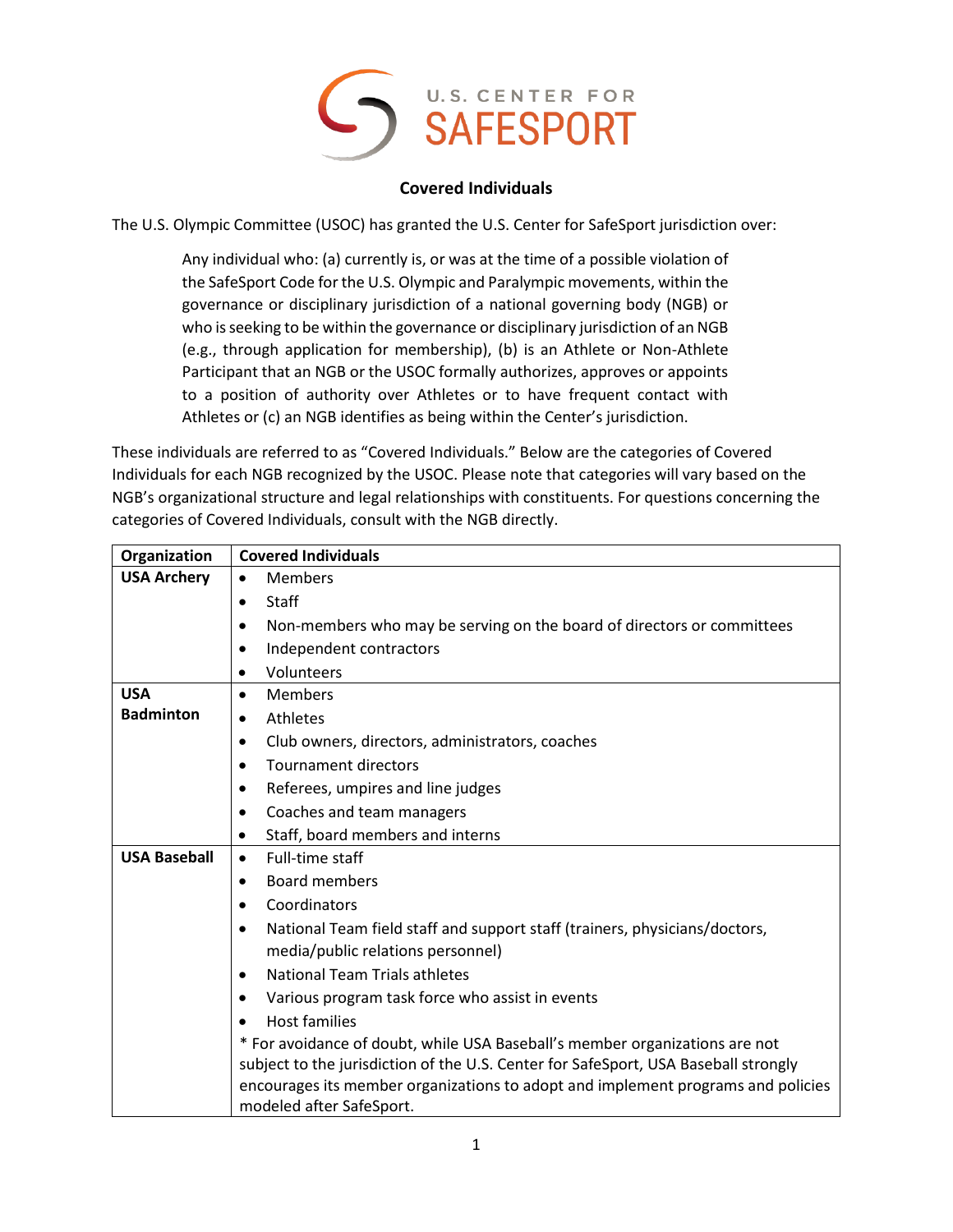| <b>USA</b>                       | <b>Staff</b><br>$\bullet$                                                                      |
|----------------------------------|------------------------------------------------------------------------------------------------|
| <b>Basketball</b>                | <b>Board members</b><br>$\bullet$                                                              |
|                                  | Individuals USA Basketball formally authorizes, approves or appoints to a<br>$\bullet$         |
|                                  | position of authority over, or to have frequent contact with minor athletes,                   |
|                                  | including:                                                                                     |
|                                  | <b>National Team coaches</b><br>٠                                                              |
|                                  | Player support personnel and chaperones for teams with minor participants<br>٠                 |
|                                  | All USA Basketball coach applicants and licensees<br>٠                                         |
|                                  | Any other individual participating in the activities or affairs of USA Basketball              |
| <b>U.S. Biathlon</b>             | <b>Staff</b><br>$\bullet$                                                                      |
|                                  | Members, including coaches, officials and athletes, but not to include supporting<br>$\bullet$ |
|                                  | members or life members who are not active in the sport                                        |
|                                  | <b>Board members</b><br>$\bullet$                                                              |
|                                  | Physiotherapists, trainers who U.S. Biathlon formally authorizes, approves or<br>$\bullet$     |
|                                  | appoints to a position of authority over athletes or to have frequent contact with             |
|                                  | athletes                                                                                       |
|                                  | Medical personnel who U.S. Biathlon formally authorizes, approves or appoints<br>٠             |
|                                  | to a position of authority over athletes or to have frequent contact with athletes             |
|                                  | Volunteers and contractors who U.S. Biathlon formally authorizes, approves or<br>$\bullet$     |
|                                  | appoints to a position of authority over athletes or to have frequent contact with             |
|                                  | athletes                                                                                       |
| <b>USA Bobsled</b><br>& Skeleton | Staff<br>$\bullet$                                                                             |
|                                  | Coaches (USABS, ORDA and UOP)<br>٠                                                             |
|                                  | Officials and volunteers (members of USABS)<br>$\bullet$                                       |
|                                  | Athletes<br>$\bullet$                                                                          |
|                                  | <b>Medical staff</b><br>$\bullet$                                                              |
|                                  | Strength and conditioning coaches<br>٠                                                         |
|                                  | <b>Mechanics</b><br>$\bullet$                                                                  |
| <b>U.S. Bowling</b>              | Athletes as defined in USBC Bylaws, Art. IX, § B<br>$\bullet$                                  |
| <b>Congress</b>                  | USBC high performance department employees<br>$\bullet$                                        |
|                                  | Employees serving operational roles at the USBC Team USA training center (ITRC)                |
|                                  | <b>USBC Team USA coaches</b><br>$\bullet$                                                      |
| <b>USA Boxing</b>                | Coaches<br>$\bullet$                                                                           |
|                                  | Officials<br>$\bullet$                                                                         |
|                                  | Physicians<br>$\bullet$                                                                        |
|                                  | Athletes                                                                                       |
|                                  | Staff                                                                                          |
|                                  | Board members<br>$\bullet$                                                                     |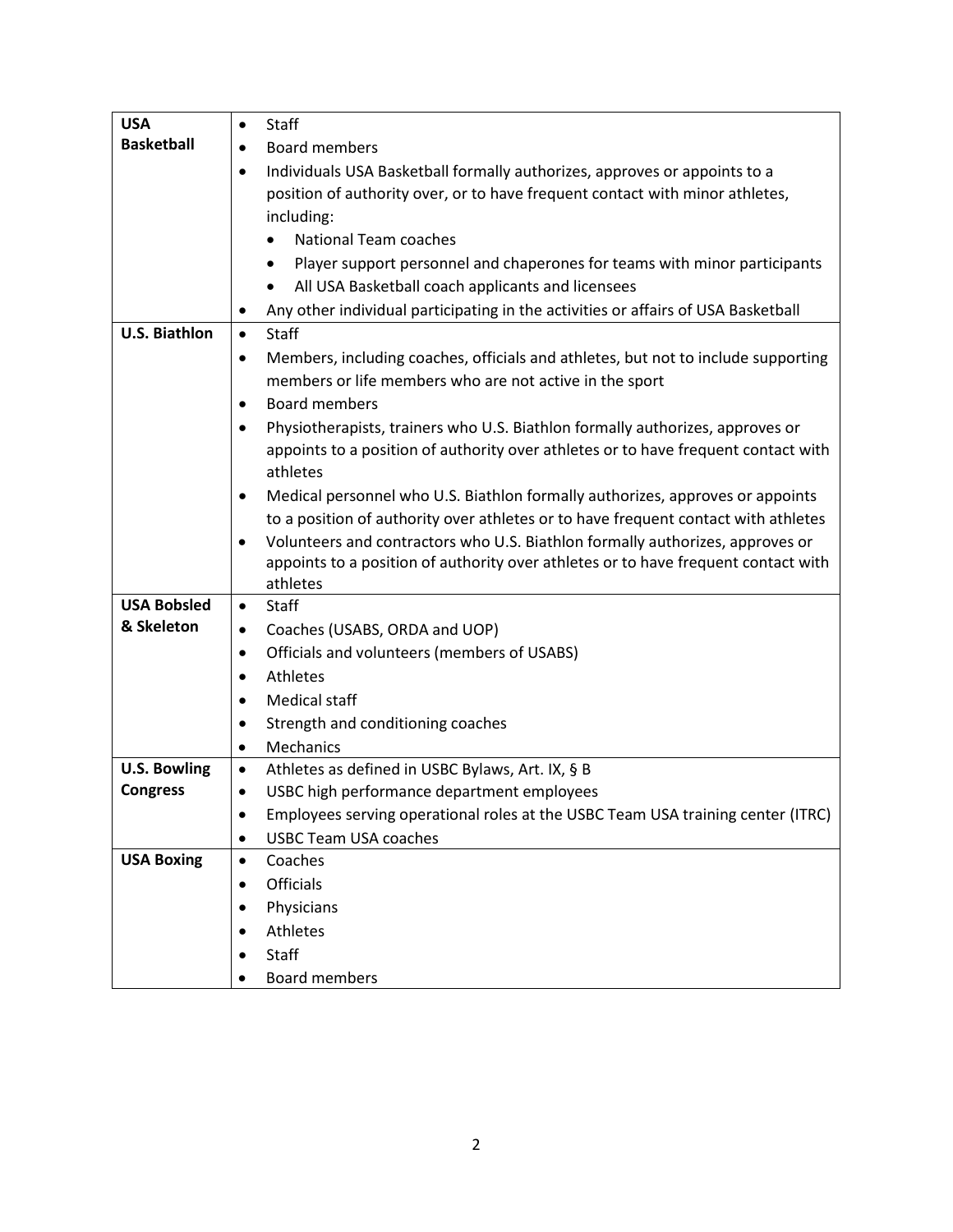| <b>USA</b>         | Staff                                                                                                                                                 |
|--------------------|-------------------------------------------------------------------------------------------------------------------------------------------------------|
| Canoe/Kayak        | Volunteers and officials<br>$\bullet$                                                                                                                 |
|                    | Coaches<br>$\bullet$                                                                                                                                  |
|                    | Clubs                                                                                                                                                 |
|                    | Athletes<br>$\bullet$                                                                                                                                 |
| <b>USA Curling</b> | Employees of USA Curling and employees of contractors engaged by USA Curling<br>$\bullet$                                                             |
|                    | U.S. Curling Association board members and other national and international<br>$\bullet$                                                              |
|                    | representatives of the organization                                                                                                                   |
|                    | Volunteers serving on committees, operational groups and selection panels<br>$\bullet$                                                                |
|                    | recognized by the national organization                                                                                                               |
|                    | Volunteers for and participants in USA Curling events, camps and other USA<br>٠                                                                       |
|                    | Curling programs, including athletes, coaches, course conductors, ice makers,<br>instructors, officials and organizers                                |
|                    | Individuals who have been certified by USA Curling as a coach, instructor, official<br>$\bullet$<br>or ice maker and are functioning in that capacity |
|                    | * To clarify, these policies do not directly apply to U.S. Curling Association member                                                                 |
|                    | organizations and individual curlers within those organizations unless those                                                                          |
|                    | individuals all into one of the classifications above. USA Curling encourages all                                                                     |
|                    | member organizations to adopt similar SafeSport policies and procedures. Member                                                                       |
|                    | organizations are also encouraged to reach out to USA Curling and/or the U.S.                                                                         |
|                    | Center for SafeSport for assistance in cases of abuse or harassment within their                                                                      |
|                    | organizations.                                                                                                                                        |
| <b>USA Cycling</b> | Licensed athletes (including one-day licensees), coaches, mechanics, officials and<br>$\bullet$<br>race directors                                     |
|                    | UCI support license holders in the following categories: Soigneur, trainer, team<br>٠                                                                 |
|                    | doctor, team manager and team director                                                                                                                |
|                    | Collegiate conference directors                                                                                                                       |
|                    | Committee members<br>٠                                                                                                                                |
|                    | <b>Board members</b>                                                                                                                                  |
|                    | Staff                                                                                                                                                 |
|                    | Independent contractors USA Cycling formally authorizes, approves or appoints                                                                         |
|                    | (a) to a position of authority over, or (b) to have frequent contact with any                                                                         |
|                    | athlete                                                                                                                                               |
|                    | Local association staff, board members and volunteers<br>٠                                                                                            |
| <b>USA Diving</b>  | Coaches (members)<br>$\bullet$                                                                                                                        |
|                    | Staff                                                                                                                                                 |
|                    | <b>Board members</b>                                                                                                                                  |
|                    | Medical staff, trainers and team consultants                                                                                                          |
|                    | Athletes (members)                                                                                                                                    |
|                    | Judges and officials                                                                                                                                  |
|                    | Meet directors and hosts                                                                                                                              |
|                    | Volunteers who have direct contact in a supervisory role with minor athletes, or                                                                      |
|                    | consistent and regular contact with covered persons as a part of team operations                                                                      |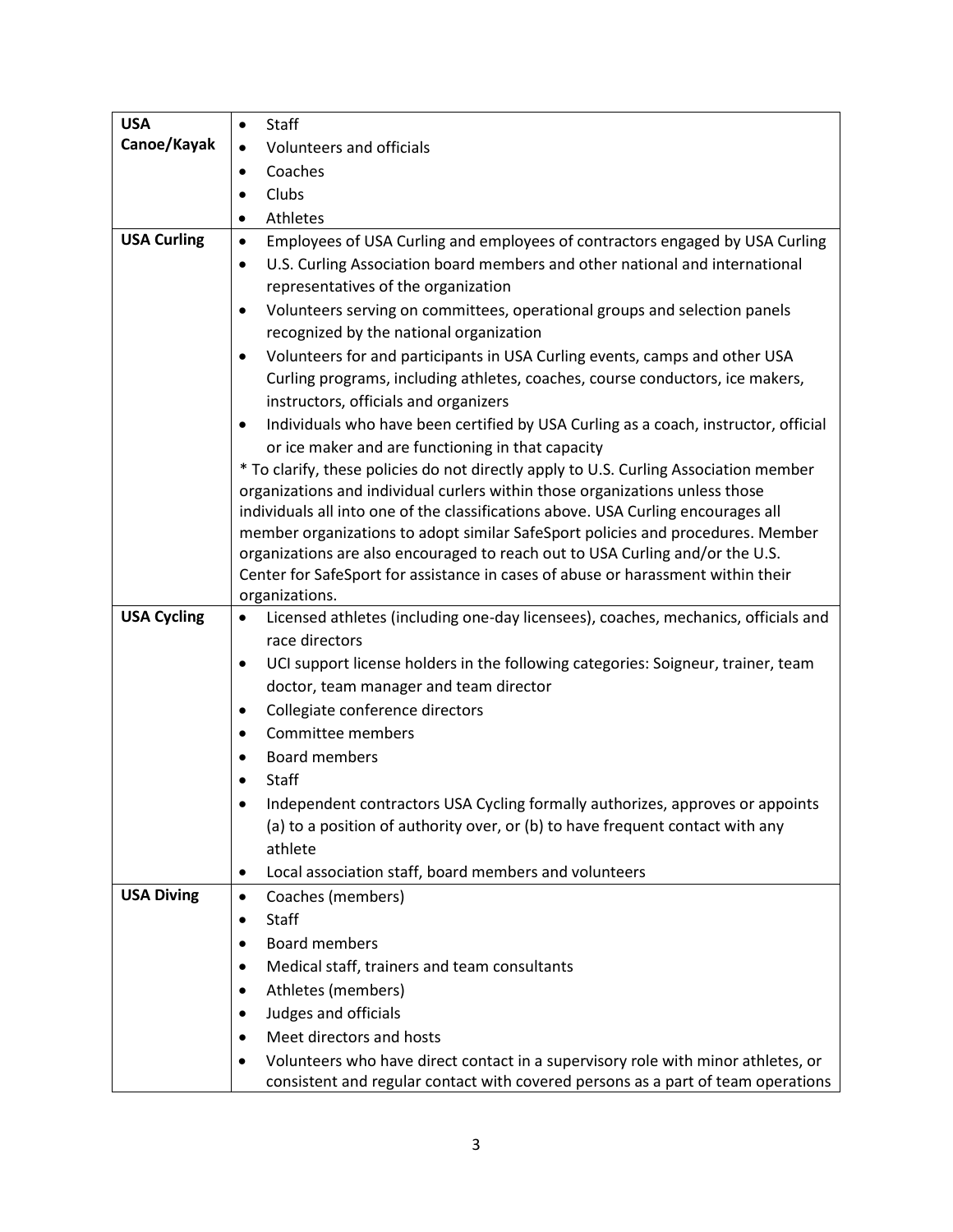| U.S.               | Athletes, including minors (riders, drivers, handlers, vaulters and longeurs<br>$\bullet$                                                                                            |
|--------------------|--------------------------------------------------------------------------------------------------------------------------------------------------------------------------------------|
| Equestrian         | participating in USEF licensed competition or USEF sanctioned events)                                                                                                                |
|                    | Coaches or trainers (adults who share responsibility for instructing, teaching,<br>$\bullet$                                                                                         |
|                    | schooling, training or advising an athlete or horse in the context of equestrian                                                                                                     |
|                    | sport)                                                                                                                                                                               |
|                    | USEF designees (staff, licensed officials, board members and individuals USEF<br>$\bullet$                                                                                           |
|                    | formally authorizes, approves or appoints (a) to a position of authority over, or                                                                                                    |
|                    | (b) to have frequent contact with any athlete as defined above)                                                                                                                      |
|                    | USEF participants (any USEF member, or any other individual, required to sign an<br>٠                                                                                                |
|                    | entry blank in connection with a USEF licensed competition or USEF sanctioned                                                                                                        |
|                    | event)                                                                                                                                                                               |
|                    | Any individual who: (a) currently is, or was at the time of a possible SafeSport                                                                                                     |
|                    | violation, within the governance or disciplinary jurisdiction of USEF or who is                                                                                                      |
|                    | seeking to be within the governance or disciplinary jurisdiction of USEF (e.g.,<br>through application for membership)                                                               |
|                    |                                                                                                                                                                                      |
| <b>USA Fencing</b> | Any individual who currently is, or was at the time of the possible SafeSport<br>$\bullet$                                                                                           |
|                    | Code violation, within the governance or disciplinary jurisdiction of USA Fencing,<br>and/or who is seeking to be within the governance or disciplinary jurisdiction of              |
|                    |                                                                                                                                                                                      |
|                    | USA Fencing, for example through application for membership                                                                                                                          |
|                    | All individuals, both athletes and non-athletes, USA Fencing formally authorizes,<br>$\bullet$<br>approves or appoints (i) to a position of authority over athletes, or (ii) to have |
|                    | frequent contact with athletes                                                                                                                                                       |
|                    | National office staff                                                                                                                                                                |
|                    | $\bullet$<br><b>Members</b>                                                                                                                                                          |
|                    | $\bullet$<br>Volunteers                                                                                                                                                              |
|                    | $\bullet$                                                                                                                                                                            |
|                    | Contractors<br>$\bullet$                                                                                                                                                             |
|                    | Medical staff/trainers<br>٠                                                                                                                                                          |
|                    | Additional individuals USA Fencing identifies as being within the Center's<br>$\bullet$<br>jurisdiction                                                                              |
| <b>USA Field</b>   | Staff<br>$\bullet$                                                                                                                                                                   |
| Hockey             | Members - athletes and non-athletes - including USA Field Hockey staff,                                                                                                              |
|                    | coaches, umpires and athletes)                                                                                                                                                       |
|                    | <b>Trainers</b>                                                                                                                                                                      |
|                    | Medical personnel                                                                                                                                                                    |
|                    | Volunteers                                                                                                                                                                           |
|                    | Contractors                                                                                                                                                                          |
|                    | Club owners, directors and administrators                                                                                                                                            |
|                    |                                                                                                                                                                                      |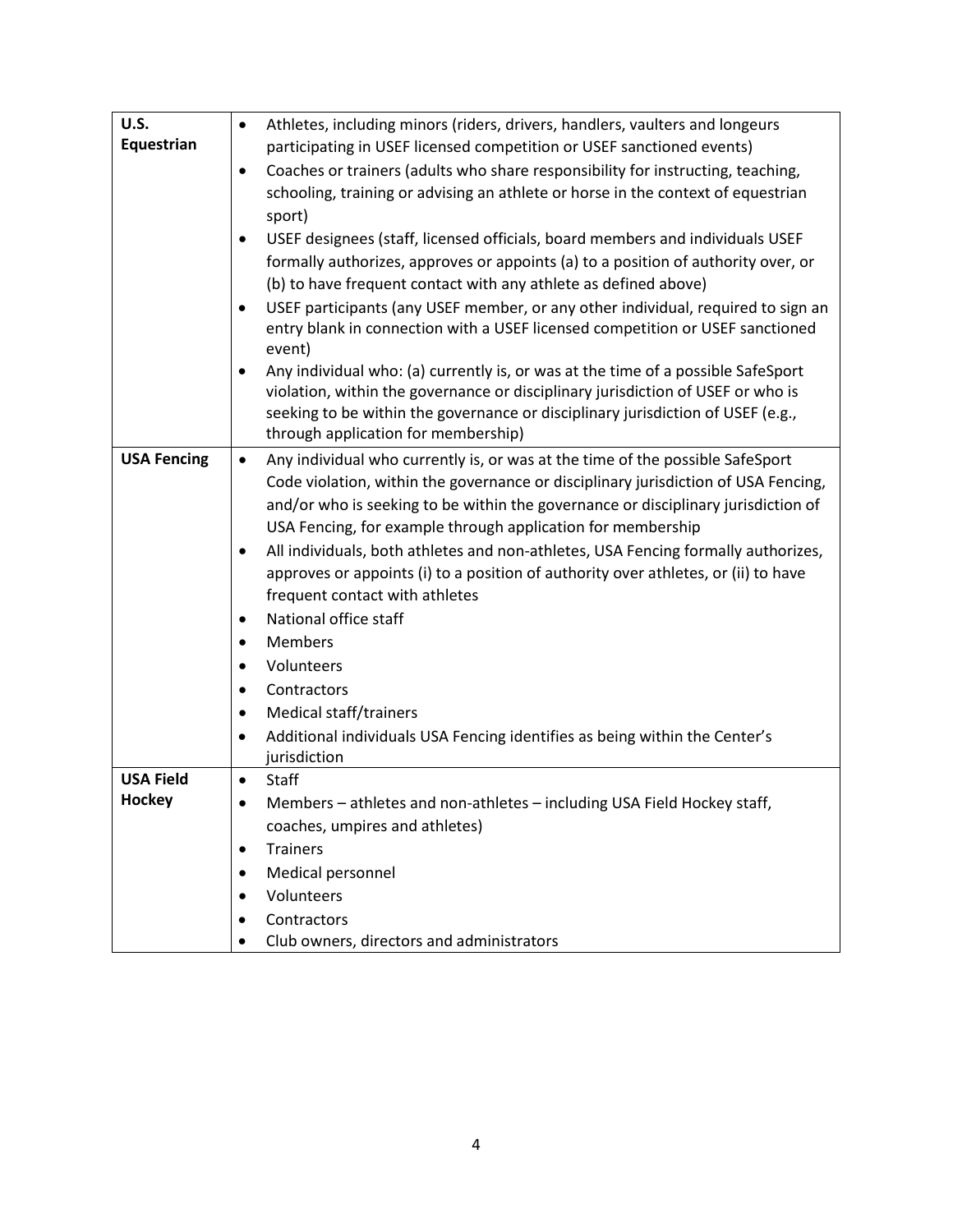| U.S. Figure       | Members<br>$\bullet$                                                                          |
|-------------------|-----------------------------------------------------------------------------------------------|
| <b>Skating</b>    | Employees                                                                                     |
|                   | Independent contractors<br>٠                                                                  |
|                   | Individuals U.S. Figure Skating formally authorizes, approves or appoints to a<br>$\bullet$   |
|                   | position of authority over, or to have frequent contact with, athletes                        |
|                   | Any individual who currently is, or was at the time of a possible SafeSport Code<br>$\bullet$ |
|                   | violation, within the governance or disciplinary jurisdiction of U.S. Figure Skating,         |
|                   | and/or who is seeking to be within the governance or disciplinary jurisdiction of             |
|                   | U.S. Figure Skating, for example through application for membership                           |
|                   | Additional individuals U.S. Figure Skating identifies as being within the U.S.<br>$\bullet$   |
|                   | Center for SafeSport's jurisdiction                                                           |
| <b>USA Golf</b>   | <b>Board members</b><br>$\bullet$                                                             |
|                   | <b>Staff</b><br>$\bullet$                                                                     |
|                   | Athletes<br>$\bullet$                                                                         |
|                   | Security<br>$\bullet$                                                                         |
| <b>USA</b>        | Any individual who currently is, or was at the time of a possible SafeSport Code<br>$\bullet$ |
| <b>Gymnastics</b> | violation, within the governance or disciplinary jurisdiction of USA Gymnastics or            |
|                   | who is seeking to be within the governance or disciplinary jurisdiction of USA                |
|                   | Gymnastics (e.g. through application for membership), including:                              |
|                   | Current members (professional, junior professional, instructor, athlete,<br>$\bullet$         |
|                   | introductory athlete)                                                                         |
|                   | Applicants for membership<br>٠                                                                |
|                   | Individuals who were members of USA Gymnastics at the time of any<br>$\bullet$                |
|                   | suspected misconduct or prohibited conduct described in the U.S. Center for                   |
|                   | SafeSport's SafeSport Code or USA Gymnastics SafeSport Policy                                 |
|                   | USA Gymnastics staff and board members                                                        |
|                   | Any individual who is an athlete or non-athlete participant that USA Gymnastics               |
|                   | formally authorizes, approves or appoints to a position of authority over athletes            |
|                   | or to have frequent contact with athletes, such as persons compensated and/or                 |
|                   | appointed by USA Gymnastics to perform services at sanctioned activities run by               |
|                   | USA Gymnastics National Office or its state and regional committees, such as                  |
|                   |                                                                                               |
|                   | camps, competitions and educational events, including for example:                            |
|                   | Events staff (individuals with access to the field of play)                                   |
|                   | Medical personnel                                                                             |
|                   | Chaperones                                                                                    |
|                   | Athlete Development Center support staff                                                      |
|                   | Any other contracted individual working with or around athletes                               |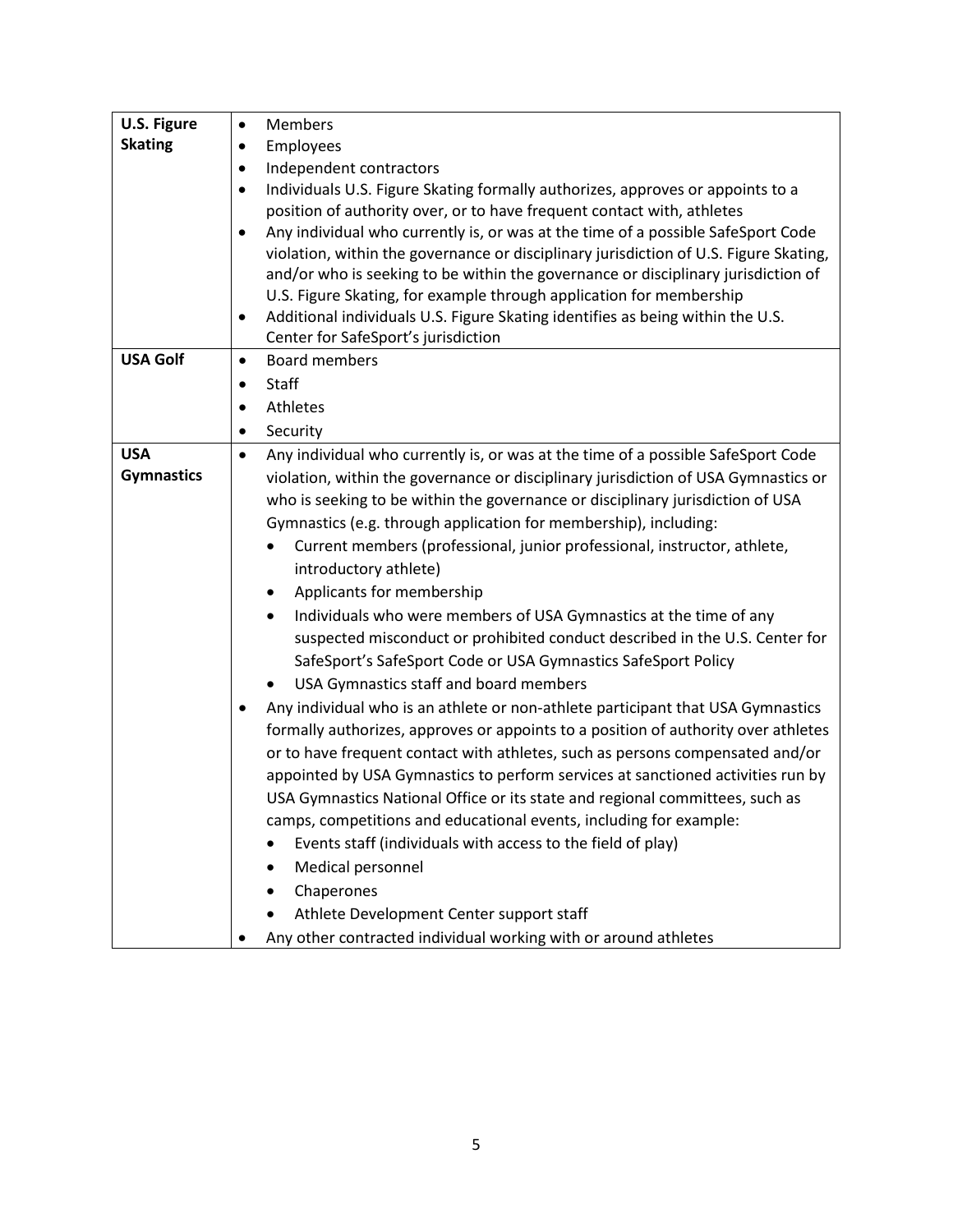| <b>USA Hockey</b>              | Persons registered with USA Hockey as Registered Participant Members (players<br>$\bullet$ |
|--------------------------------|--------------------------------------------------------------------------------------------|
|                                | and coaches) and referees, and in the "Ice Manager/Volunteer" category                     |
|                                | National staff<br>٠                                                                        |
|                                | All persons serving as a member of USA Hockey's board of directors, on a                   |
|                                | national level council, committee or section, or in any other similar positions            |
|                                | appointed by USA Hockey                                                                    |
|                                | All coaches, officials or staff (e.g., trainers, physicians, equipment managers) for<br>٠  |
|                                | any USA Hockey team, camp or national level program                                        |
|                                | Any person that is elected or appointed by a USA Hockey Affiliate or Member                |
|                                | Program to a position of authority over athletes or that have frequent contact             |
|                                | with athletes                                                                              |
| <b>USA Judo</b>                | Staff<br>٠                                                                                 |
|                                | Coaches                                                                                    |
|                                | Officials & referees<br>$\bullet$                                                          |
|                                | Athletes                                                                                   |
|                                | Medical personnel<br>٠                                                                     |
|                                | Volunteers & contractors<br>$\bullet$                                                      |
|                                | <b>Members</b>                                                                             |
|                                | Board members<br>٠                                                                         |
| <b>USA National</b>            | <b>Board members</b><br>$\bullet$                                                          |
| Karate-Do<br><b>Federation</b> | <b>Staff</b><br>$\bullet$                                                                  |
|                                | <b>Interns</b><br>$\bullet$                                                                |
|                                | Contractors<br>$\bullet$                                                                   |
|                                | Operational and Governance Committee members                                               |
|                                | Volunteer event staff<br>$\bullet$                                                         |
|                                | Event and National Team medical staff and trainers<br>$\bullet$                            |
|                                | Coach members<br>٠                                                                         |
|                                | Referee members                                                                            |
|                                | Individuals with access to the competition floor<br>٠                                      |
|                                | Athletes over 18 years of age                                                              |
|                                | Volunteers over 18 years of age                                                            |
| U.S. Luge                      | Staff<br>$\bullet$                                                                         |
| <b>Association</b>             | Coaches<br>$\bullet$                                                                       |
|                                | <b>Medical staff</b>                                                                       |
|                                | <b>Board members</b>                                                                       |
|                                | Athletes                                                                                   |
|                                | Chaperones                                                                                 |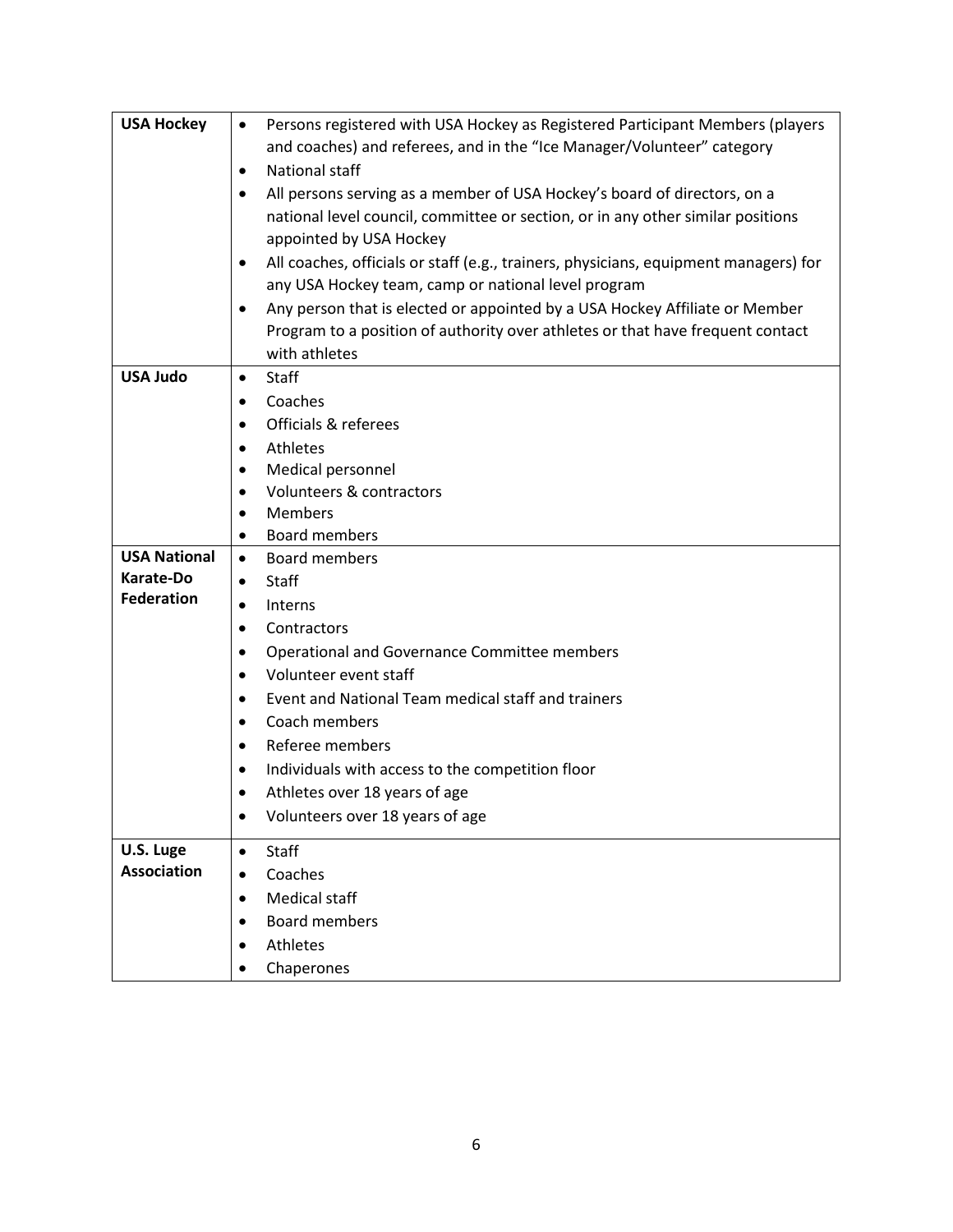| <b>USA Modern</b> | Staff<br>$\bullet$                                                                |
|-------------------|-----------------------------------------------------------------------------------|
| Pentathlon        | Board members<br>$\bullet$                                                        |
|                   | National Team coaches and trainers<br>$\bullet$                                   |
|                   | Members<br>$\bullet$                                                              |
|                   | Athletes<br>$\bullet$                                                             |
|                   | Medical personnel<br>$\bullet$                                                    |
|                   | Volunteers and contractors<br>$\bullet$                                           |
|                   | Regional directors<br>$\bullet$                                                   |
|                   | Club volunteers and staff<br>$\bullet$                                            |
| <b>USA</b>        | All state association board members<br>$\bullet$                                  |
| Racquetball       | All instructor program members<br>$\bullet$                                       |
|                   | Employees & contractors<br>$\bullet$                                              |
|                   | High school board, coaches and commissioners<br>$\bullet$                         |
|                   | Collegiate council, coaches and commissioners<br>$\bullet$                        |
| <b>USA Roller</b> | Team USA staff (to include coaches, managers and medical personnel)<br>$\bullet$  |
| <b>Sports</b>     | Staff<br>$\bullet$                                                                |
|                   | <b>Board members</b><br>$\bullet$                                                 |
|                   | Official USA Roller Sports coaches<br>$\bullet$                                   |
|                   | <b>Officials</b><br>$\bullet$                                                     |
|                   | Referees and non-skating officials<br>$\bullet$                                   |
|                   | <b>Athletes</b><br>$\bullet$                                                      |
|                   | <b>Athletic trainers</b><br>$\bullet$                                             |
|                   | Official team chiropractors and other team medical staff<br>$\bullet$             |
|                   | Event volunteers and contractors<br>$\bullet$                                     |
| <b>USRowing</b>   | USRowing administrative and team support staff members<br>$\bullet$               |
|                   | USRowing employed coaches<br>$\bullet$                                            |
|                   | Seasonally contracted coaches and staff, whether volunteer or paid<br>$\bullet$   |
|                   | Coaches and staff selected through trials, whether volunteer or paid<br>$\bullet$ |
|                   | <b>Board members</b><br>$\bullet$                                                 |
|                   | <b>Standing Committee members</b><br>$\bullet$                                    |
|                   | Licensed referees<br>$\bullet$                                                    |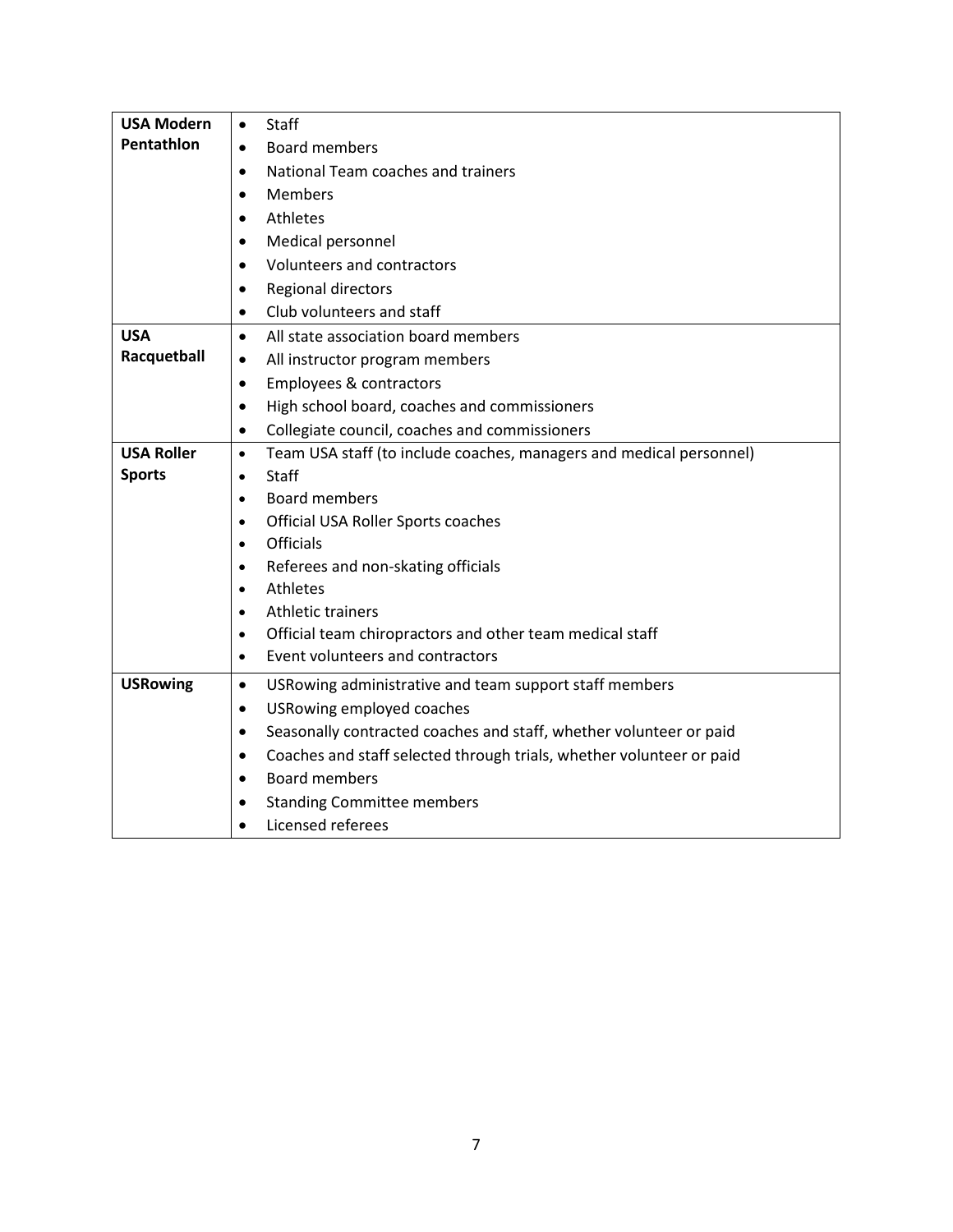| <b>USA Rugby</b>    | Staff, interns and contractors<br>$\bullet$                                                                                                                              |
|---------------------|--------------------------------------------------------------------------------------------------------------------------------------------------------------------------|
|                     | Certified coaches and officials<br>$\bullet$                                                                                                                             |
|                     | <b>Board members</b><br>٠                                                                                                                                                |
|                     | Operational and Governance Committee members                                                                                                                             |
|                     | Registered members<br>٠                                                                                                                                                  |
|                     | USA Rugby training and education certification workforce<br>٠                                                                                                            |
|                     | Contracted medical personnel at sanctioned events<br>٠                                                                                                                   |
|                     | Contracted medical personnel relating to USA Rugby National Teams<br>٠                                                                                                   |
|                     | Volunteers acting on behalf of USA Rugby at sanctioned events<br>$\bullet$                                                                                               |
|                     | Volunteers acting on behalf of USA Rugby in conjunction with National Teams<br>$\bullet$                                                                                 |
|                     | Other individuals that the USA Rugby formally approves or appoints on an ad hoc<br>٠                                                                                     |
|                     | or interim basis to a position of authority over or to have frequent contact with                                                                                        |
|                     | minor athletes                                                                                                                                                           |
| <b>US Sailing</b>   | Staff and interns<br>$\bullet$                                                                                                                                           |
|                     | <b>Board members</b><br>$\bullet$                                                                                                                                        |
|                     | <b>Olympic Sailing Committee</b><br>٠                                                                                                                                    |
|                     | US Sailing team staff to include:                                                                                                                                        |
|                     | Coaches, contract coaches and US Sailing coach applicants<br>٠                                                                                                           |
|                     | Support personnel, including but not limited to, medical, therapeutic and                                                                                                |
|                     | boat wrights                                                                                                                                                             |
|                     | US Sailing certified race officials for US Sailing championships and other events<br>$\bullet$                                                                           |
|                     | for which US Sailing is the organizing authority, including PROS, umpires, judges                                                                                        |
|                     | and measurers                                                                                                                                                            |
|                     | Committee chairs that are responsible for US Sailing championships<br>٠                                                                                                  |
|                     | Educational personnel to include master trainers and instructor trainers<br>٠                                                                                            |
|                     | <b>Members</b>                                                                                                                                                           |
|                     | * For the avoidance of doubt, these policies do not directly apply to US Sailing's<br>organizational members; however, US Sailing strongly encourages its organizational |
|                     | members to adopt similar SafeSport programs and policies.                                                                                                                |
| <b>USA Shooting</b> | Staff and national coaches                                                                                                                                               |
|                     | Named national assistant coaches<br>٠                                                                                                                                    |
|                     | Named USA Shooting National Team athletes (junior squad, junior team,<br>٠                                                                                               |
|                     | development team, national team)                                                                                                                                         |
|                     | USA Shooting supervised volunteers (e.g. competitions)<br>٠                                                                                                              |
|                     | Officials/referees (e.g. competitions)<br>٠                                                                                                                              |
|                     | USA Shooting Certified Training Center coaches/volunteers<br>$\bullet$                                                                                                   |
|                     | USA Shooting Coach Academy certified coaches (advanced and high performance<br>٠                                                                                         |
|                     | coaches)                                                                                                                                                                 |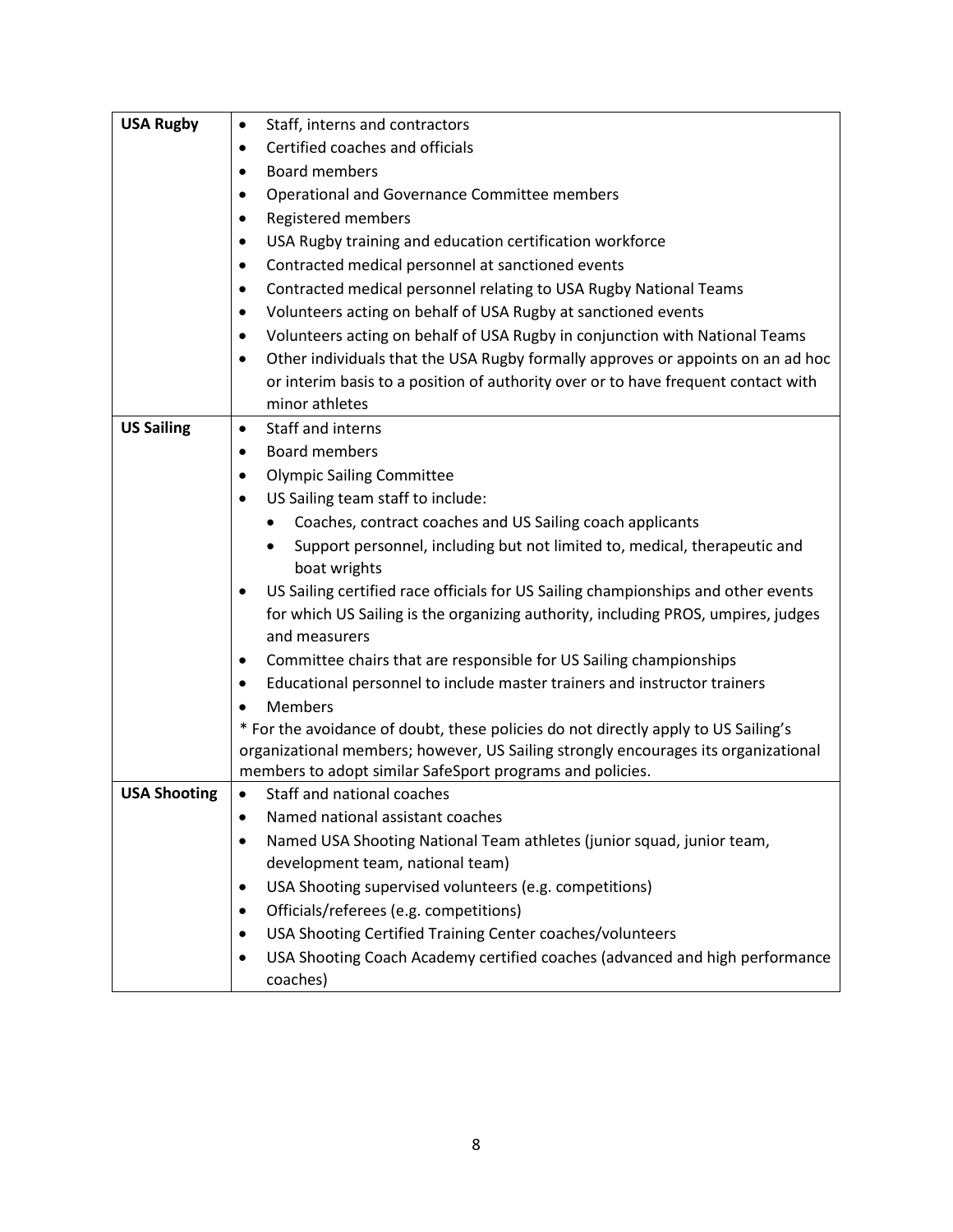| <b>U.S. Ski &amp;</b> | Staff<br>$\bullet$                                                                          |
|-----------------------|---------------------------------------------------------------------------------------------|
| Snowboard             | Members holding a USSA coaching license<br>٠                                                |
| <b>Association</b>    | Members holding a USSA officials' license<br>$\bullet$                                      |
|                       | Licensed USSA athletes (non-masters)<br>$\bullet$                                           |
|                       | Members at USSA clubs whom the club formally designates to be in a position of<br>$\bullet$ |
|                       | authority over athletes                                                                     |
|                       | USSA governance board members<br>٠                                                          |
| <b>U.S. Soccer</b>    | Athletes who directly register with U.S. Soccer<br>٠                                        |
| <b>Federation</b>     | Individuals who are appointed or authorized by U.S. Soccer to oversee athletes<br>$\bullet$ |
|                       | who have directly registered with U.S. Soccer, including coaches, administrators            |
|                       | and medical personnel                                                                       |
| <b>USA Softball</b>   | Organizational governing bodies<br>$\bullet$                                                |
|                       | <b>Board members</b>                                                                        |
|                       | <b>USA Softball Council members</b>                                                         |
|                       | National office staff<br>٠                                                                  |
|                       | National Teams, including:<br>$\bullet$                                                     |
|                       | Staff<br>$\bullet$                                                                          |
|                       | Coaches                                                                                     |
|                       | Players                                                                                     |
|                       | <b>Athletic trainers</b>                                                                    |
|                       | Medical personnel                                                                           |
|                       | Local association softball officials, including:                                            |
|                       | <b>Board members</b>                                                                        |
|                       | Commissioners                                                                               |
|                       | JO commissioners                                                                            |
|                       | Player representatives                                                                      |
|                       | Umpires-in-chief                                                                            |
|                       | <b>Tournament directors</b>                                                                 |
|                       | Local association members, including:                                                       |
|                       | Players                                                                                     |
|                       | Coaches                                                                                     |
|                       | <b>Umpires</b>                                                                              |
| U.S.                  | Members (first-year members, club competitors/recreational skaters, national-<br>$\bullet$  |
| <b>Speedskating</b>   | level competitors, USS coaches, USS officials, USS club officers, introductory two-         |
|                       | month members and USS alumni members)                                                       |
|                       | Staff, including office staff, trainers and National Team coaches<br>٠                      |
|                       | <b>Board members</b>                                                                        |
|                       | Volunteers and contractors, including medical personnel, massage therapists,                |
|                       | event volunteers and committee members                                                      |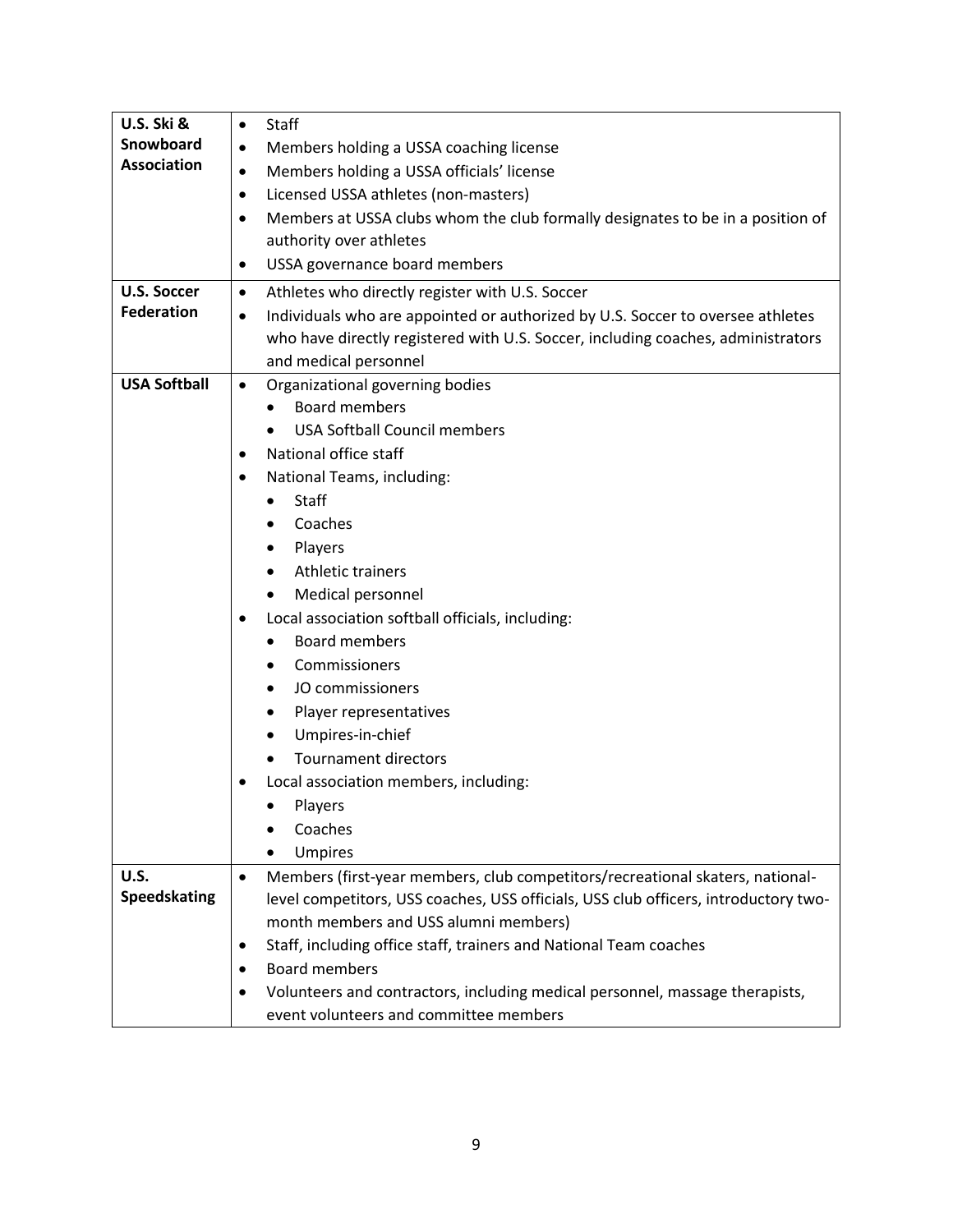| U.S. Squash      | Staff<br>$\bullet$                                                                            |
|------------------|-----------------------------------------------------------------------------------------------|
|                  | Athletes<br>$\bullet$                                                                         |
|                  | National coaches<br>٠                                                                         |
|                  | Regional coaches<br>٠                                                                         |
|                  | <b>National officials</b><br>$\bullet$                                                        |
|                  | Registered officials<br>$\bullet$                                                             |
|                  | <b>National trainers</b><br>$\bullet$                                                         |
| <b>USA</b>       | Coaches<br>$\bullet$                                                                          |
| Swimming         | <b>Officials</b><br>$\bullet$                                                                 |
|                  | Athletes<br>$\bullet$                                                                         |
|                  | Meet directors<br>$\bullet$                                                                   |
|                  | Team chaperones<br>٠                                                                          |
|                  | USA Swimming Board members and national committee members<br>٠                                |
|                  | Individuals with any ownership interest in a member club<br>٠                                 |
|                  | Individuals with password access to the USA Swimming SWIMS member<br>$\bullet$                |
|                  | database                                                                                      |
|                  | Members of the USA Swimming House of Delegates<br>٠                                           |
|                  | USA Swimming headquarters staff<br>٠                                                          |
|                  | Employees and volunteers of USA Swimming, Zones, LSCs and member clubs<br>$\bullet$           |
|                  | who interact directly and frequently with athletes as a regular part of their duties          |
| U.S.             | Staff<br>$\bullet$                                                                            |
| Synchronized     | <b>Board members</b><br>$\bullet$                                                             |
| Swimming         | Support staff and consultants<br>$\bullet$                                                    |
|                  | National Team coaches (head coaches and assistants), volunteers, consultants<br>$\bullet$     |
|                  | and chaperones                                                                                |
|                  | National talent/national elite camp coaches (head coaches and assistants),<br>٠               |
|                  | volunteers, consultants and chaperones                                                        |
|                  | National Team, international relations and LTAD committees (18 years of age<br>$\bullet$      |
|                  | and older)                                                                                    |
|                  | Club teams - all volunteer, employed and contracted coaches; support staff to                 |
|                  | include dance, acrobatics, flexibility, swimming, etc., at any training facility; and         |
|                  | chaperones                                                                                    |
|                  | All judges (levels 1 through FINA A)                                                          |
|                  | All approved club options/private invitations staff, including coaches, managers<br>$\bullet$ |
|                  | and adults traveling with the team                                                            |
| <b>USA Table</b> | Committee members<br>$\bullet$                                                                |
| <b>Tennis</b>    | Tournament directors, event organizers, referees, umpires and officials<br>٠                  |
|                  | Club owners and coaches working in USATT affiliated clubs<br>٠                                |
|                  | <b>Board members</b>                                                                          |
|                  | Headquarters staff<br>٠                                                                       |
|                  | Anyone who has access to minors within USATT sanctioned competition or club                   |
|                  | activity                                                                                      |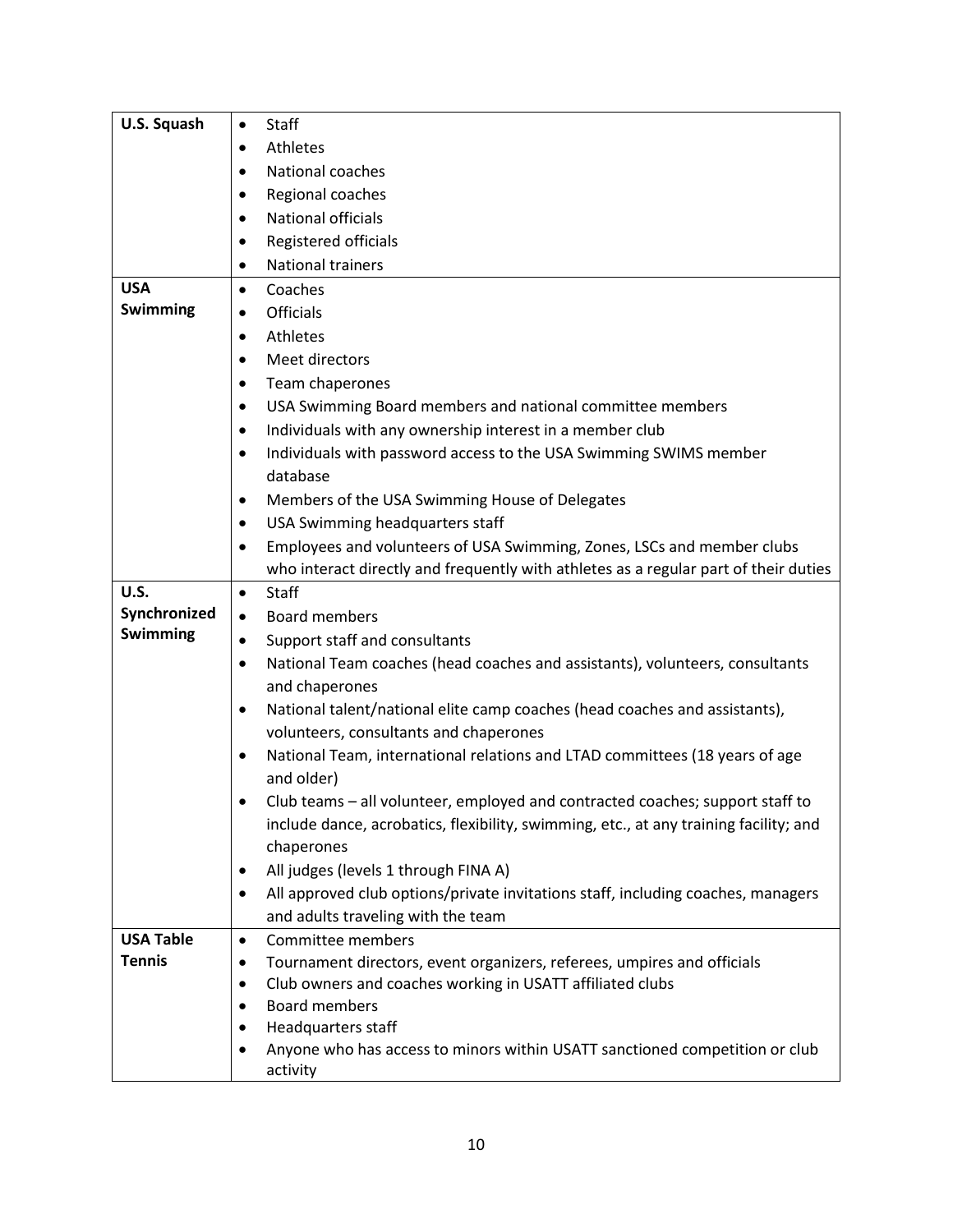| <b>USA</b>                               | <b>Members</b><br>$\bullet$                                                                                                                                                                                                                                                                                                                                                                                                                                                                                                                                                                                                                                                                                                                                                                                                                                                     |
|------------------------------------------|---------------------------------------------------------------------------------------------------------------------------------------------------------------------------------------------------------------------------------------------------------------------------------------------------------------------------------------------------------------------------------------------------------------------------------------------------------------------------------------------------------------------------------------------------------------------------------------------------------------------------------------------------------------------------------------------------------------------------------------------------------------------------------------------------------------------------------------------------------------------------------|
| <b>Taekwondo</b>                         | Medical staff<br>$\bullet$                                                                                                                                                                                                                                                                                                                                                                                                                                                                                                                                                                                                                                                                                                                                                                                                                                                      |
|                                          | Employees<br>$\bullet$                                                                                                                                                                                                                                                                                                                                                                                                                                                                                                                                                                                                                                                                                                                                                                                                                                                          |
|                                          | <b>Board members</b><br>$\bullet$                                                                                                                                                                                                                                                                                                                                                                                                                                                                                                                                                                                                                                                                                                                                                                                                                                               |
|                                          | USA Taekwondo club owners<br>$\bullet$                                                                                                                                                                                                                                                                                                                                                                                                                                                                                                                                                                                                                                                                                                                                                                                                                                          |
|                                          | Referees<br>$\bullet$                                                                                                                                                                                                                                                                                                                                                                                                                                                                                                                                                                                                                                                                                                                                                                                                                                                           |
|                                          | <b>Officials</b><br>$\bullet$                                                                                                                                                                                                                                                                                                                                                                                                                                                                                                                                                                                                                                                                                                                                                                                                                                                   |
|                                          | Registered coaches<br>$\bullet$                                                                                                                                                                                                                                                                                                                                                                                                                                                                                                                                                                                                                                                                                                                                                                                                                                                 |
|                                          | Contracted employees<br>$\bullet$                                                                                                                                                                                                                                                                                                                                                                                                                                                                                                                                                                                                                                                                                                                                                                                                                                               |
|                                          | State organization officials<br>$\bullet$                                                                                                                                                                                                                                                                                                                                                                                                                                                                                                                                                                                                                                                                                                                                                                                                                                       |
| U.S. Team                                | <b>Board members</b><br>$\bullet$                                                                                                                                                                                                                                                                                                                                                                                                                                                                                                                                                                                                                                                                                                                                                                                                                                               |
| <b>Handball</b>                          | Staff<br>$\bullet$                                                                                                                                                                                                                                                                                                                                                                                                                                                                                                                                                                                                                                                                                                                                                                                                                                                              |
| <b>Federation</b>                        | Coaches<br>$\bullet$                                                                                                                                                                                                                                                                                                                                                                                                                                                                                                                                                                                                                                                                                                                                                                                                                                                            |
|                                          | Referees<br>$\bullet$                                                                                                                                                                                                                                                                                                                                                                                                                                                                                                                                                                                                                                                                                                                                                                                                                                                           |
|                                          | Committee chairman and chairwomen<br>٠                                                                                                                                                                                                                                                                                                                                                                                                                                                                                                                                                                                                                                                                                                                                                                                                                                          |
|                                          | Member clubs<br>$\bullet$                                                                                                                                                                                                                                                                                                                                                                                                                                                                                                                                                                                                                                                                                                                                                                                                                                                       |
|                                          | <b>Members</b><br>$\bullet$                                                                                                                                                                                                                                                                                                                                                                                                                                                                                                                                                                                                                                                                                                                                                                                                                                                     |
|                                          | Certified medical care providers<br>٠                                                                                                                                                                                                                                                                                                                                                                                                                                                                                                                                                                                                                                                                                                                                                                                                                                           |
| <b>U.S. Tennis</b><br><b>Association</b> | (i) USTA-certified individuals; and (ii) individuals whom the USTA formally authorizes,<br>approves, or appoints to a position of authority over or to have frequent contact<br>with, minor athletes; and (iii) any other individual participating in activities or affairs<br>of the USTA who are subject to the USTA's Safe Play policies and disciplinary<br>procedures ("Covered Individuals"). Covered Individuals include coaches and player<br>support personnel, such as athletic trainers. For the avoidance of doubt, Covered<br>Individuals include individuals within the remit of USTA Player Development<br>Incorporated, the USTA National Tennis Center Incorporated, and the USTA<br>Foundation Incorporated and does not apply to Sectional Associations and<br>Organization Members to adopt similar USTA Safe Play policies and disciplinary<br>procedures. |
| <b>USA Track &amp;</b>                   | <b>Members</b><br>$\bullet$                                                                                                                                                                                                                                                                                                                                                                                                                                                                                                                                                                                                                                                                                                                                                                                                                                                     |
| <b>Field</b>                             | <b>Staff</b>                                                                                                                                                                                                                                                                                                                                                                                                                                                                                                                                                                                                                                                                                                                                                                                                                                                                    |
|                                          | <b>Board members</b><br>$\bullet$                                                                                                                                                                                                                                                                                                                                                                                                                                                                                                                                                                                                                                                                                                                                                                                                                                               |
|                                          | <b>USATF registered coaches</b><br>$\bullet$                                                                                                                                                                                                                                                                                                                                                                                                                                                                                                                                                                                                                                                                                                                                                                                                                                    |
|                                          | USATF youth coaches/volunteers<br>$\bullet$                                                                                                                                                                                                                                                                                                                                                                                                                                                                                                                                                                                                                                                                                                                                                                                                                                     |
|                                          | <b>USATF certified officials</b><br>$\bullet$                                                                                                                                                                                                                                                                                                                                                                                                                                                                                                                                                                                                                                                                                                                                                                                                                                   |
|                                          | <b>USATF</b> authorized agents<br>$\bullet$                                                                                                                                                                                                                                                                                                                                                                                                                                                                                                                                                                                                                                                                                                                                                                                                                                     |
|                                          | USATF independent contractors at the CVOTC<br>$\bullet$                                                                                                                                                                                                                                                                                                                                                                                                                                                                                                                                                                                                                                                                                                                                                                                                                         |
|                                          | Team staff for international teams<br>$\bullet$                                                                                                                                                                                                                                                                                                                                                                                                                                                                                                                                                                                                                                                                                                                                                                                                                                 |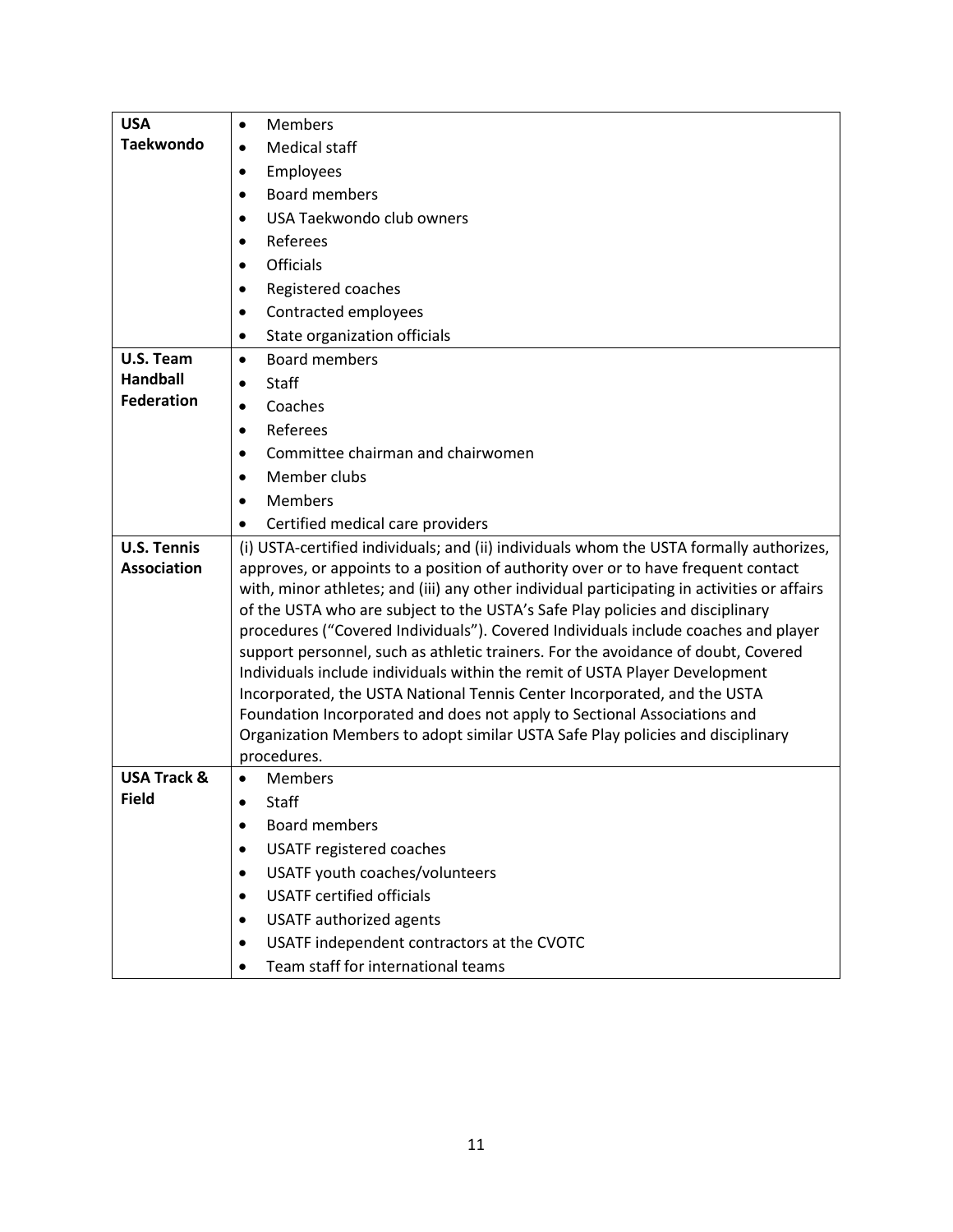| <b>USA Triathlon</b> | Staff<br>$\bullet$                                                                     |
|----------------------|----------------------------------------------------------------------------------------|
|                      | <b>Board members</b><br>$\bullet$                                                      |
|                      | Certified coaches<br>$\bullet$                                                         |
|                      | Certified race directors<br>$\bullet$                                                  |
|                      | <b>Technical officials</b><br>$\bullet$                                                |
|                      | Regional council chairs<br>$\bullet$                                                   |
|                      | Interns<br>$\bullet$                                                                   |
|                      | Contracted massage therapists                                                          |
|                      | Contracted chiropractors<br>٠                                                          |
|                      | <b>Contracted mechanics</b><br>$\bullet$                                               |
|                      | Contracted employees<br>٠                                                              |
|                      | <b>Members</b><br>$\bullet$                                                            |
|                      | Athletes<br>$\bullet$                                                                  |
| <b>U.S. Olympic</b>  | Employees<br>$\bullet$                                                                 |
| <b>Committee</b>     | Coaches<br>$\bullet$                                                                   |
|                      | Contracted staff<br>$\bullet$                                                          |
|                      | Volunteers<br>$\bullet$                                                                |
|                      | Board members<br>$\bullet$                                                             |
| <b>USA</b>           | Committee and task force members<br>$\bullet$                                          |
| Volleyball           | Registrants of USA Volleyball and the RVAs to include but not limited to:<br>$\bullet$ |
|                      | Staff                                                                                  |
|                      | <b>Board members</b><br>$\bullet$                                                      |
|                      | Regional leadership<br>٠<br>Committee members                                          |
|                      | $\bullet$                                                                              |
|                      | <b>Commission members</b><br>Athletes                                                  |
|                      | Coaches                                                                                |
|                      | <b>Officials</b><br>$\bullet$                                                          |
|                      | Tournament directors and staff                                                         |
| <b>USA Water</b>     | Members, including athletes, coaches, officials, administrators and clubs<br>$\bullet$ |
| Polo                 | Staff<br>$\bullet$                                                                     |
|                      | <b>Board members</b>                                                                   |
|                      | Contractors                                                                            |
|                      | Medical personnel<br>$\bullet$                                                         |
|                      | Volunteers                                                                             |
|                      | Event organizers<br>$\bullet$                                                          |
|                      |                                                                                        |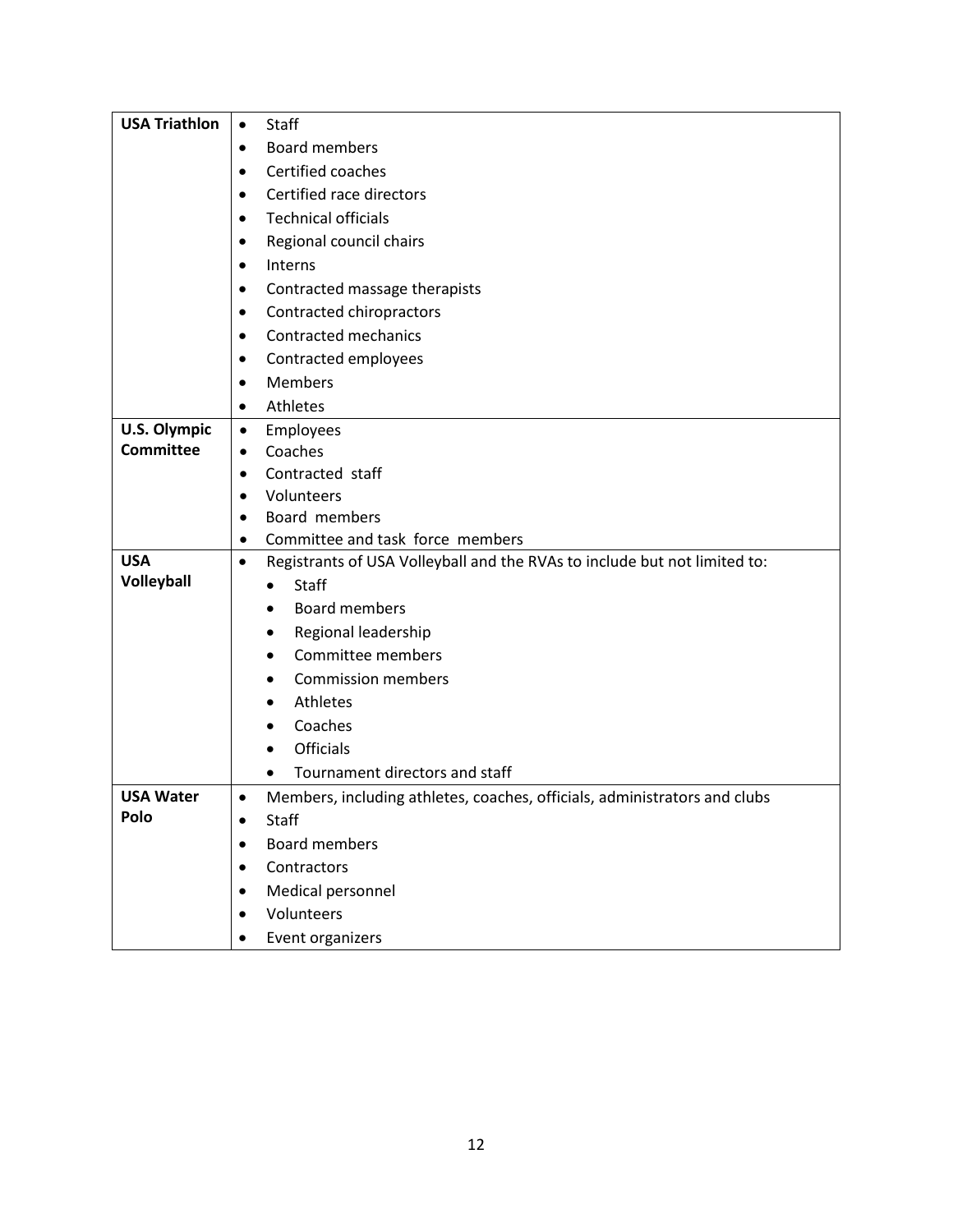| <b>USA Water</b> | Governance leaders<br>$\bullet$                                                                |
|------------------|------------------------------------------------------------------------------------------------|
| <b>Ski</b>       | Officers and members of the board of directors of USA Water Ski                                |
|                  | Officers and members of the board of directors of any and all of the nine<br>$\bullet$         |
|                  | sport disciplines under the USA Water Ski umbrella                                             |
|                  | Committee chairs and members of any USA Water Ski or sport discipline                          |
|                  | committee                                                                                      |
|                  | Non-team coaches (any individual who accepts any form of payment for<br>٠                      |
|                  | providing coaching expertise)                                                                  |
|                  | U.S. team staff (whether or not paid), including, but not limited to, coaches,<br>$\bullet$    |
|                  | managers and physicians                                                                        |
|                  | Clinic or certification instructors<br>$\bullet$                                               |
|                  | Individuals appointed to any position of authority (including sport divisions and<br>$\bullet$ |
|                  | member clubs)                                                                                  |
|                  | Tournament officials, including referees, scorers and judges<br>$\bullet$                      |
|                  | <b>Tournament directors</b><br>$\bullet$                                                       |
|                  | Assigned medical personnel<br>$\bullet$                                                        |
|                  | Headquarters staff<br>$\bullet$                                                                |
|                  | Contracted employees<br>$\bullet$                                                              |
|                  | Volunteers who have frequent contact with minors<br>$\bullet$                                  |
| <b>USA</b>       | Staff<br>$\bullet$                                                                             |
| Weightlifting    | <b>Board of directors</b><br>$\bullet$                                                         |
|                  | Committee members<br>$\bullet$                                                                 |
|                  | Any member of USA Weightlifting - member categories are as follows:<br>$\bullet$               |
|                  | <b>USA Weightlifting staff</b><br>$\bullet$                                                    |
|                  | USA Weightlifting employed contractor coaches<br>$\bullet$                                     |
|                  | Athletes (masters, senior, junior and youth)<br>$\bullet$                                      |
|                  | Any person with a current coaching certification from USA Weightlifting;<br>$\bullet$          |
|                  | (there are occasions when a certification may over-run the course of their<br>membership)      |
|                  | Referees and technical officials                                                               |
|                  | Contractors<br>٠                                                                               |
|                  | Any individual engaging in a USA Weightlifting sanctioned activity, at any time, at            |
|                  | any location                                                                                   |
|                  | Members of the USA Weightlifting Sports Medicine Society<br>$\bullet$                          |